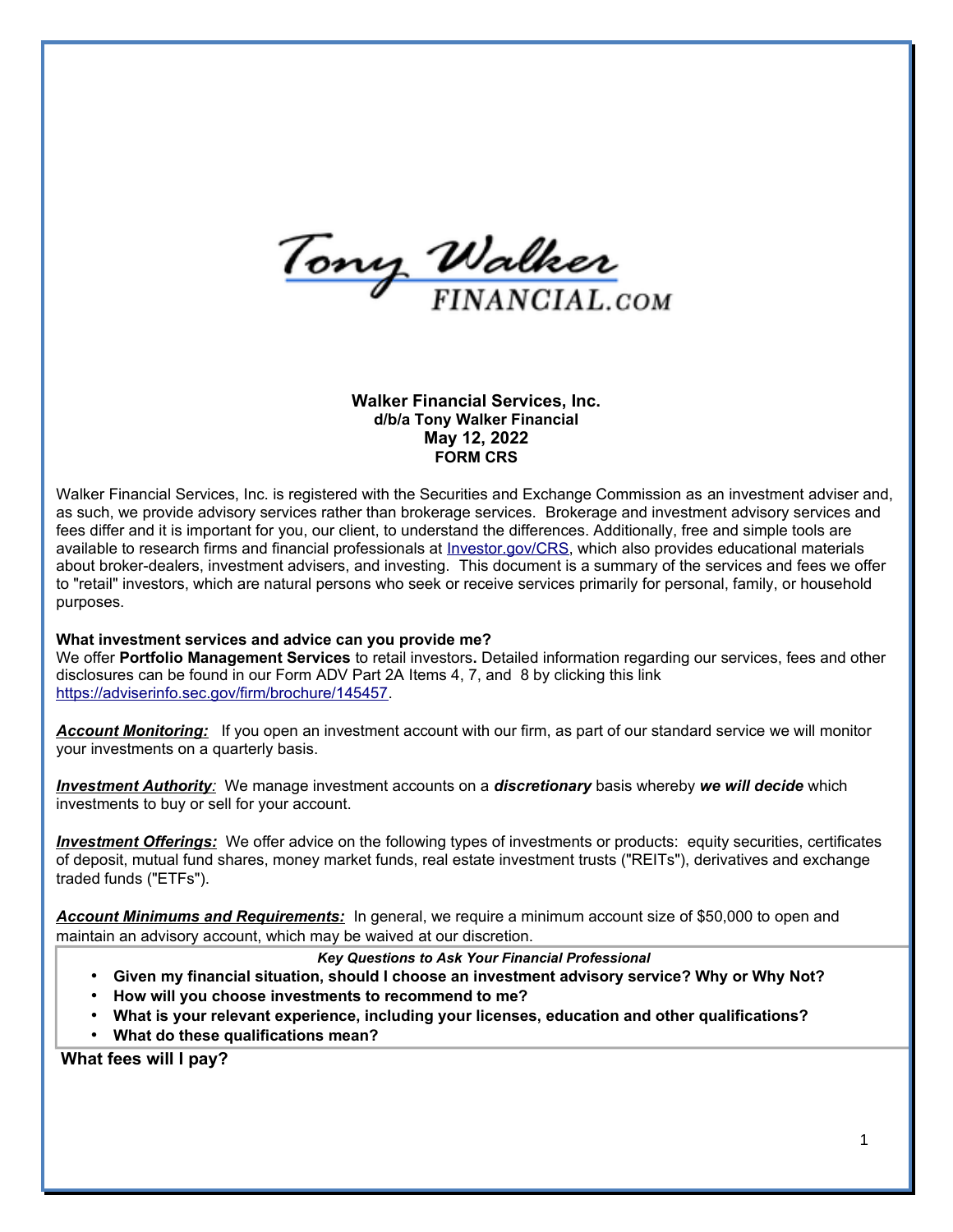The following summarizes the principal fees and costs associated with engaging our firm for investment advisory services. For detailed information, refer to our Form ADV Part 2A, Items 5 and 6 by clicking this link [https://adviserinfo.sec.gov/firm/brochure/145457.](https://adviserinfo.sec.gov/firm/brochure/145457)

- **Asset Based Fees -** Payable quarterly in arrears. Since the fees we receive are asset-based (i.e. based on the value of your account), we have an incentive to increase your account value which creates a conflict;
- **Commissions** We receive compensation in the form of commissions from the sale of insurance products since our firm is also a licensed insurance agency. This may present a conflict of interest since we have a financial incentive on the sale of insurance products;
- Clients could pay the following additional fees and/or expenses: Examples of the most common fees and costs applicable to our clients are:
	- Custodian fees;
	- Account maintenance fees;
	- Fees related to mutual funds and exchange-traded funds;
	- Transaction charges when purchasing or selling securities; and
	- Other product-level fees associated with your investments

*You will pay fees and costs whether you make or lose money on your investments. Fees and costs will reduce any amount of money you make on your investments over time. Please make sure you understand what fees and costs you are paying.*

### *Key Questions to Ask Your Financial Professional*

• **Help me understand how these fees and costs might affect my investments. If I give you \$10,000 to invest, how much will go to fees and costs, and how much will be invested for me?**

**What are your legal obligations to me when acting as my investment adviser? How else does your firm make money and what conflicts of interest do you have?**

*When we act as your investment adviser***,** we have to act in your best interest and not put our interest ahead of yours. At the same time, the way we make money creates some conflicts with your interests. You should understand and ask us about these conflicts because they can affect the investment advice we provide you. Here are some examples to help you understand what this means.

• *Third-Party Payments*: Some of the persons providing investment advice on behalf of our firm are licensed as independent insurance agents. These persons may earn commission-based compensation for selling insurance products. Insurance commissions are separate and in addition to our advisory fees. This practice may present a conflict of interest because they may have an incentive to recommend insurance products to you for the purpose of generating commissions rather than solely based on your needs.

Refer to our Form ADV Part 2A by clicking this link<https://adviserinfo.sec.gov/firm/brochure/145457> to help you understand what conflicts exist.

## *Key Questions to Ask Your Financial Professional*

• **How might your conflicts of interest affect me, and how will you address them?**

## **How do your financial professionals make money?**

The financial professionals servicing your account(s) are compensated by receiving a salary and bonus that is based on the revenue the firm earns from the person's services or recommendations. The bonus compensation paid to our financial professionals may involve a conflict of interest because they have a financial incentive to refer clients to our firm.

## **Do you or your financial professionals have legal or disciplinary history?**

No, our firm and our financial professionals currently do not have any legal or disciplinary history to disclose. Visit [Investor.gov/CRS](http://www.investor.gov/crs) for a free and simple research tool.

#### *Key Questions to Ask Your Financial Professional*

#### • **As a financial professional, do you have any disciplinary history? For what type of conduct?**

You can find additional information about your investment advisory services and request a copy of the relationship summary at 270-843-9380 or click the link provided [https://adviserinfo.sec.gov/firm/brochure/145457.](https://adviserinfo.sec.gov/firm/brochure/145457)

#### *Key Questions to Ask Your Financial Professional*

- **Who is my primary contact person?**
- **Is he or she a representative of an investment adviser or a broker-dealer?**
- **Who can I talk to if I have concerns about how this person is treating me?**